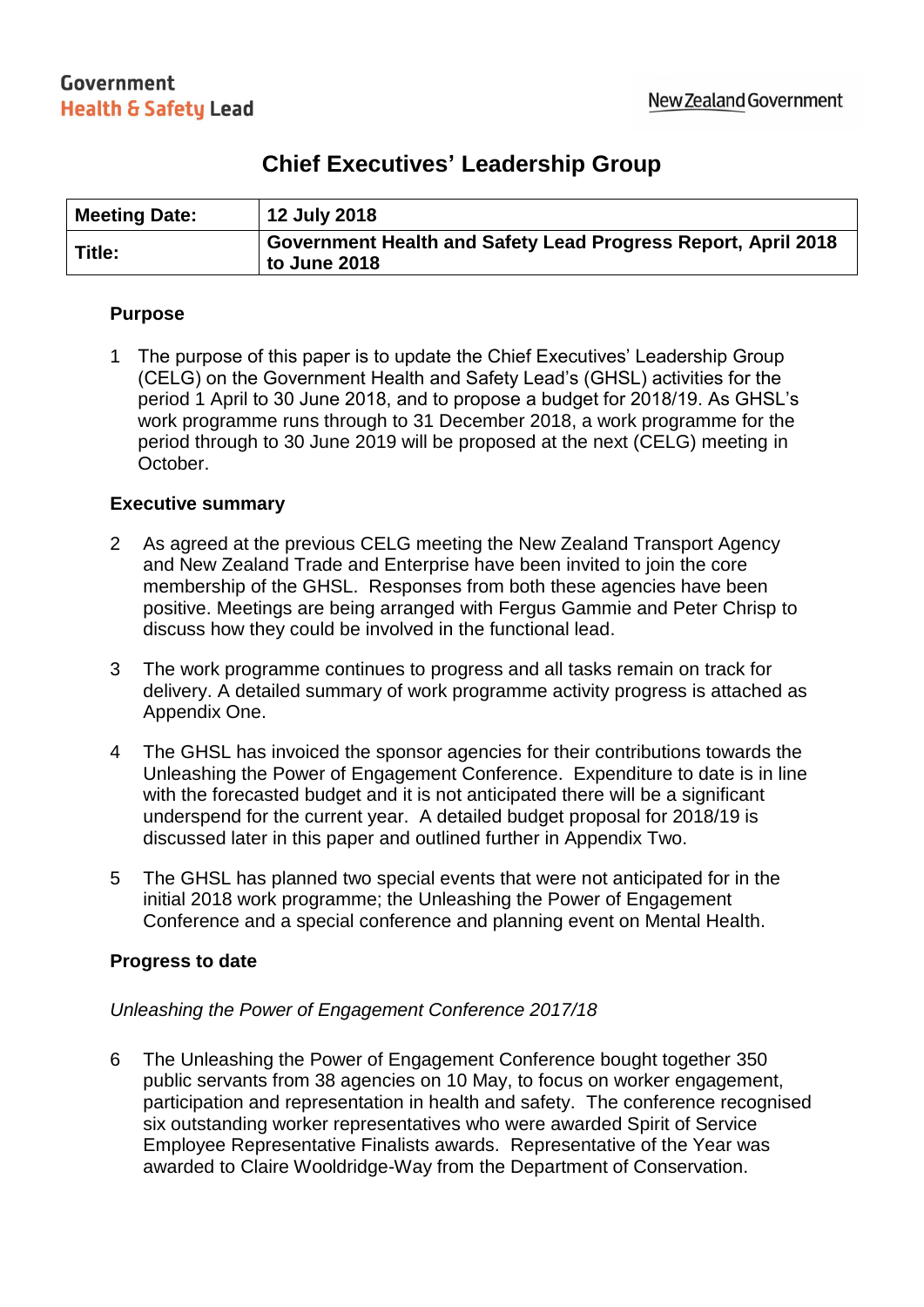Feedback from the conference has been overwhelmingly positive and there is interest in making this an annual event.

#### *Mental Health Conference*

- 7 In order to capitalise on the energy and momentum achieved at the Unleashing the Power of Engagement Conference on 10 May, the GHSL is working with the New Zealand Defence Force to develop generic sector resources based upon their material for a comprehensive launch through agencies during Mental Health Awareness Week in October. This will be preceded by a conference and planning event on 28 August 2018, where agencies will be briefed on the resources and assisted in planning how to implement a programme for themselves based upon the resources. Spark has agreed to sponsor a keynote speaker for the conference from Canada. Arrangements are well in hand for the conference and sector resources.
- 8 This conference will target the 37 core agencies but will be open to the wider state sector and will be held again at Te Papa. It is anticipated that this conference will be attended by over 400 people.

#### *Work programme*

- 9 The GHSL has been making steady progress on work programme activities throughout quarter two. Significantly the Good Practice Guide for Public Service Chief Executives and Officers was delivered to agencies in early May.
- 10 Networking and development events continue to be varied and well attended. We have held four sessions for agency health and safety lead's and practitioners, a second chief executives' breakfast was hosted by the Chief Executive of the Ministry of Social Development; Brendan Boyle, and the Unleashing the Power of Engagement Conference was held in May. The Ministry of Foreign Affairs and Trade's Chief Executive; Brook Barrington is also hosting a Chief Executives' breakfast on 12 July 2018.
- 11 We have engaged with the Business Leaders Health and Safety Forum to develop a professional development session for chief executives which will focus on *"the art of due diligence"* and the distinction between manager and officer responsibilities*.* Chief Executives will be able to attend one of three sessions run over August and September.
- 12 The GHSL website was launched on 18 June 2018. We have uploaded guidance material such as the Good Practice Guide for Public Service Chief Executives and Officers and Keeping Yourself Safe, along with our work programme, strategy papers and case studies on the Ashburton tragedy, mental health, procurement, and thinking about health and safety differently.
- 13 A High Risk Agency Forum has met twice and brings together the most senior operational leaders from Police, Fire and Emergency New Zealand, the New Zealand Defence Force and Corrections. The purpose is to provide a forum for those four agencies that have the highest health and safety risks in our sector and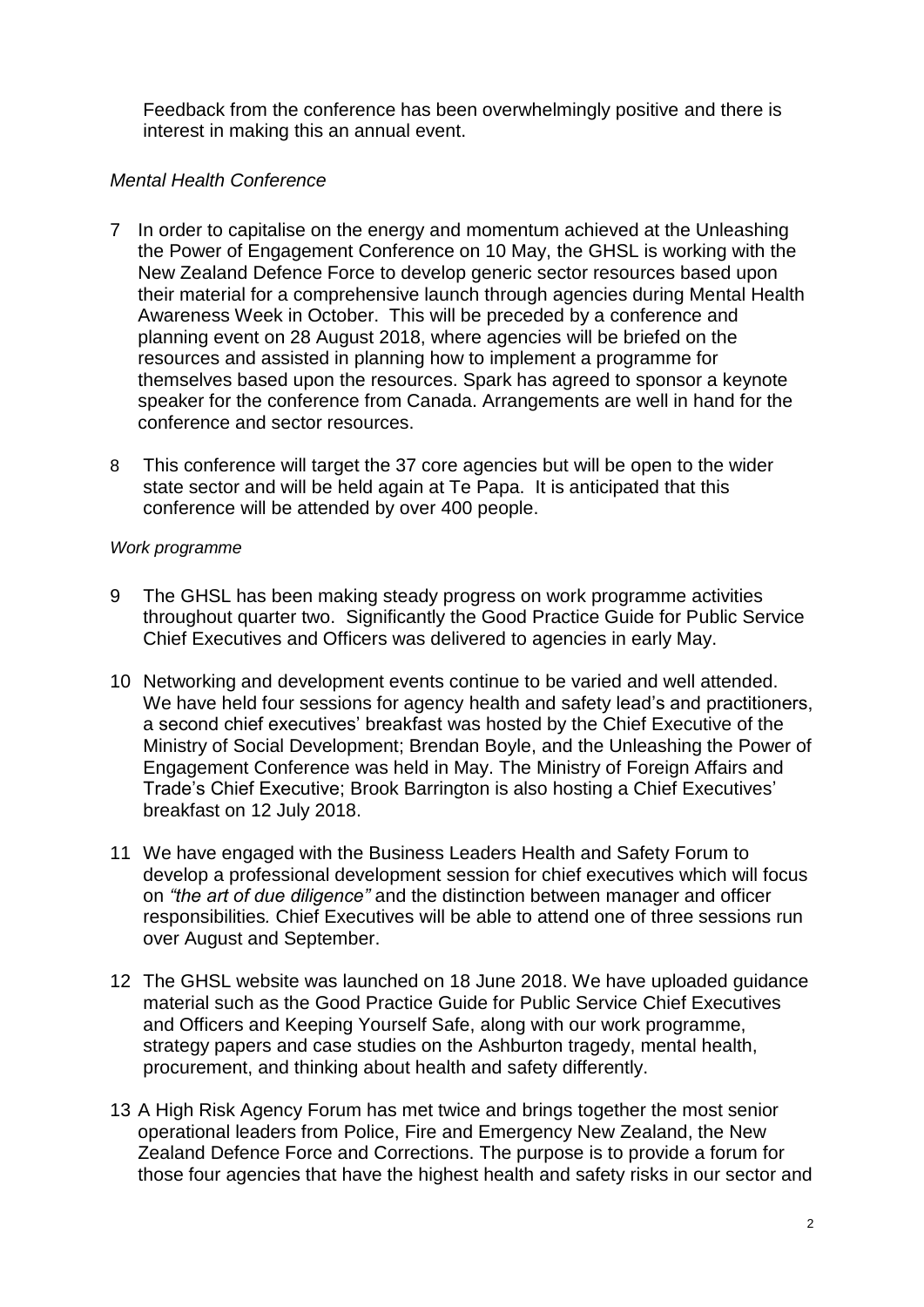have a number of common features (legal obligations and powers that place their workers at significant risk of harm, the need for realistic training that also exposes workers to risk, large workforces deployed nationally and internationally, a command and control culture at times, and frequently interact together or with other agencies in joint operations). The High Risk Agency Forum provides a basis for the sharing of insights, approaches, and strategies in the area of health and safety and has met twice.

- 14 A Small and Medium Agency Forum has been established and involves representatives from small and medium sized agencies. The Forum is facilitated by the Chief Adviser, Felicity Lamm. The purpose of the forum is to provide these agencies with a forum where they can share resources, challenges, insights and priorities in the area of health and safety. The forum is also being utilised by the Government Chief Privacy Officer and the Protective Security Requirements team to engage with these small and medium agencies.
- 15 A Heads of health and Safety in the State Sector forum has met twice and involves Health and Safety General Managers or Directors from the larger agencies, at tier two or three level. The forum will be facilitated on a rotating basis by one of the Heads of Heath and Safety with administrative support provided by the GHSL. The purpose of the Forum is to provide a vehicle by which the Heads of Health and Safety can interact with each other informally and share priorities, resources and emerging issues.

#### **Budget 2018/19**

- 16 The most significant expense accrued by the GHSL to date, outside of standard operational expenses, has been the Unleashing the Power of Engagement Conference. An estimated budget of \$30,000 was allowed for the event and sponsorship was secured to cover the event. The overall spend for the event was more in the line of \$35,000, however, this can be managed with the expected underspend in the budget for 2017/18.
- 17 Any additional underspend that may result for the 2017/18 budget will be small and will be retained by the GHSL and rolled over to the following financial year.
- 18 Due to the success of the first conference, the budget for 2018/19 will include a more significant contribution towards conferences and events, therefore alleviating the need to seek sponsorship throughout the year.
- 19 Other than the additional allowance for conferences and events, the only other change is the exclusion of the website costs which was a one off expense. There are no other significant changes to the proposed budget or method for distribution of this budget for 2018/19. A detailed proposal follows in Appendix Two including individual agency distribution.

#### *Business Leaders Health and Safety Forum (BLHSF)*

20 Agencies have paid their BLHSF membership through the GHSL up until February 2019. The GHSL proposes to continue to facilitate agencies' BLHSF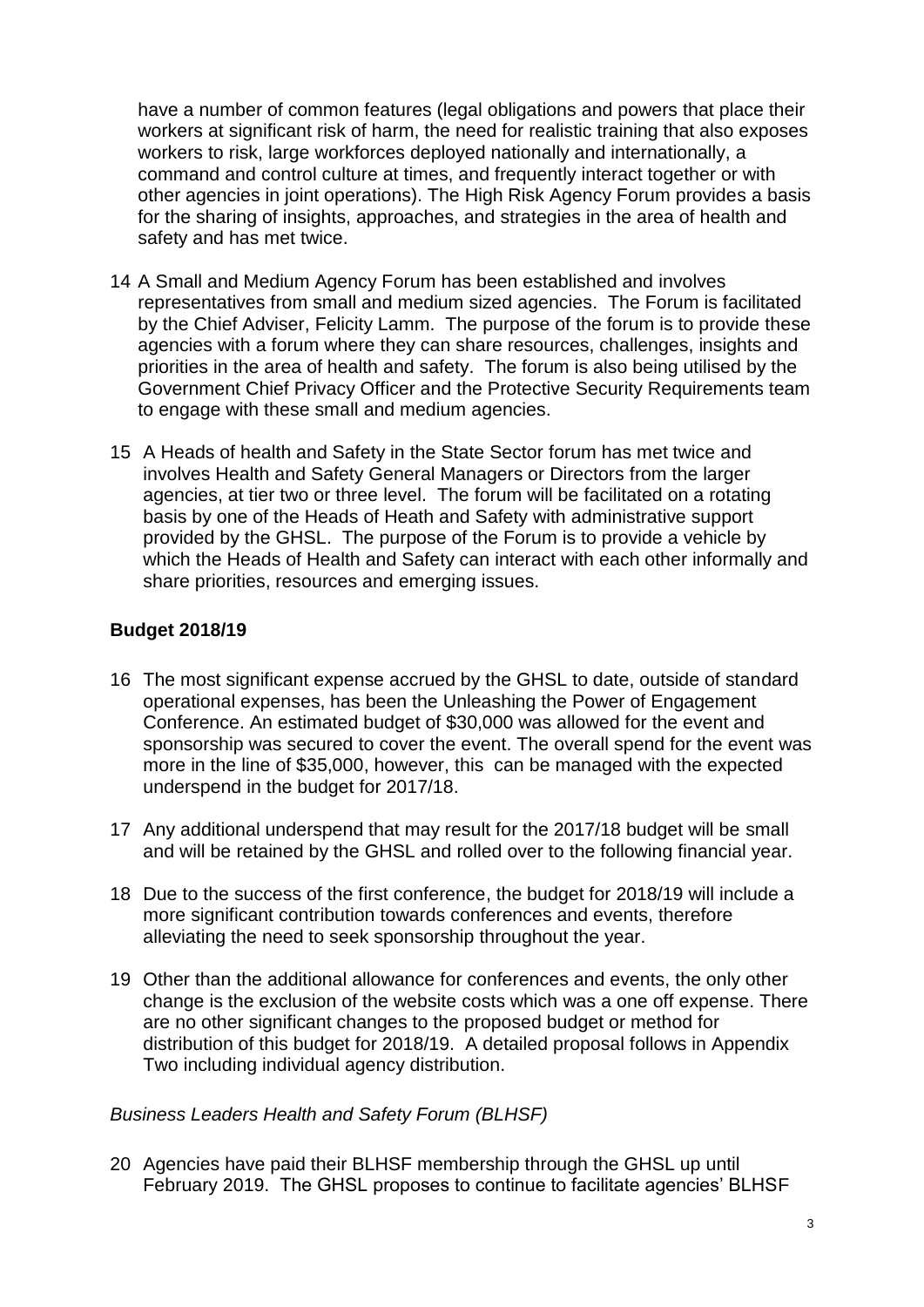membership. The GHSL will invoice agencies in December 2018 to ensure that the sector membership can be paid to the Forum in February 2019.

#### **Recommendations**

- 21 It is recommended that you:
	- a) **NOTE** the progress achieved by the Government Health and Safety Lead in the period through to 30 June 2018. **YES/NO**
	- b) **AGREE** that the GHSL will facilitate Business Leaders Health and Safety Forum membership for the sector for 2019 and invoice agencies directly. **YES/NO**
	- c) **APPROVE** the proposed budget for the Government Health and Safety Lead for the 2018/19 financial year, and agree to the agency contributions set out in Appendix two. **YES/NO**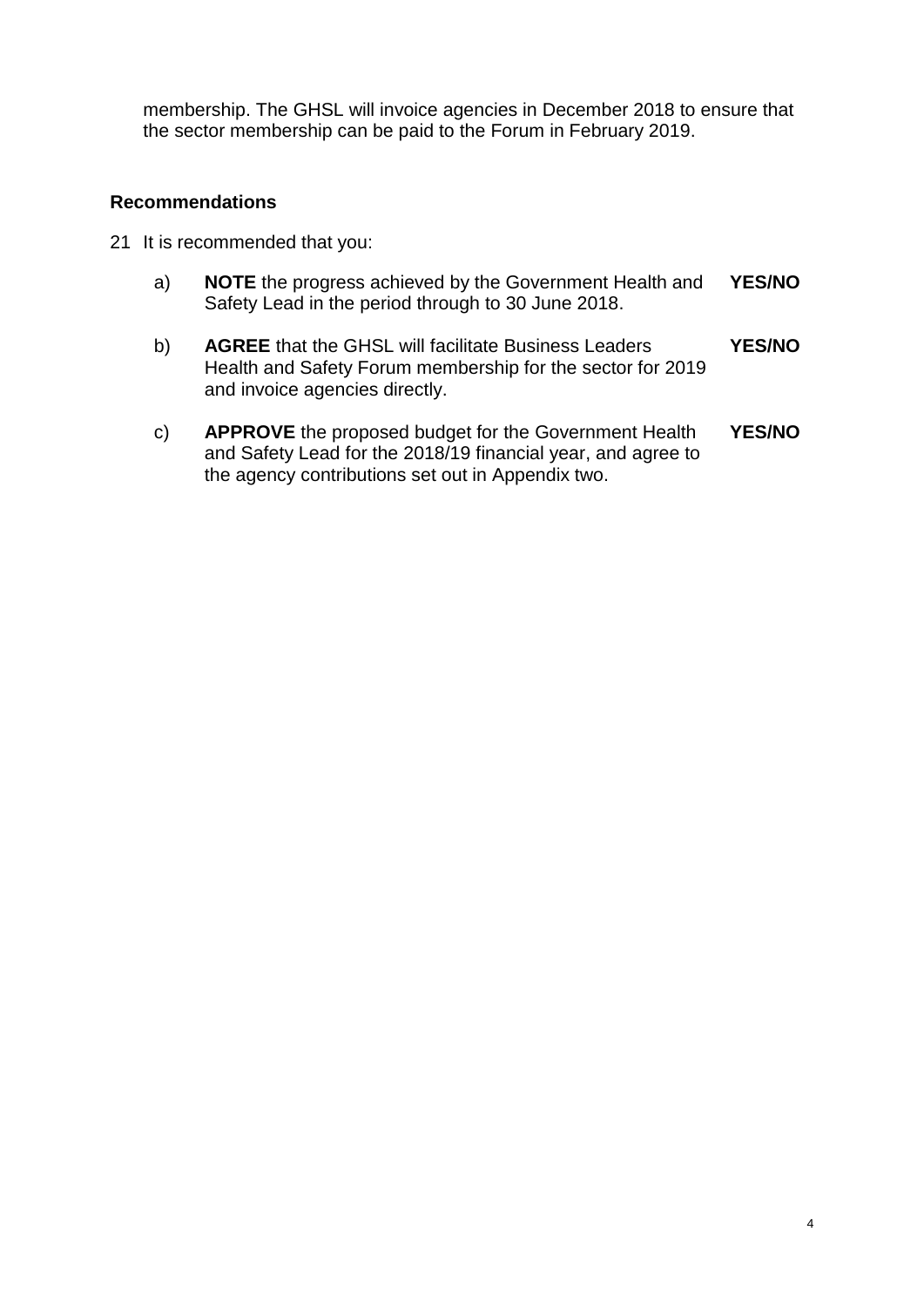**7.1 Driving** The GHSL has provided input into the NZTA's guidance for driving at work. **7.2 Lone Worker/ Off Site Safety**

A stocktake was undertaken to

**6.3 Case study – Good pnt** and **c** ent rofiling the ture e Ministry of inal stages

| <b>Leadership and</b><br><b>Capability</b>                                                                                                                                                                                        | <b>Resources</b>                                                                                                                                                                                                                                                                                                                                                                         | <b>Assurance and</b><br><b>Data</b>                                                                                                                                                                 | <b>Workforce</b><br><b>Development</b>                                                                                                                                                                                                                                                                     | <b>Advisory</b>                                                                                                                                                                                                           | <b>Procurement</b>                                                                                                                                                                                                  |
|-----------------------------------------------------------------------------------------------------------------------------------------------------------------------------------------------------------------------------------|------------------------------------------------------------------------------------------------------------------------------------------------------------------------------------------------------------------------------------------------------------------------------------------------------------------------------------------------------------------------------------------|-----------------------------------------------------------------------------------------------------------------------------------------------------------------------------------------------------|------------------------------------------------------------------------------------------------------------------------------------------------------------------------------------------------------------------------------------------------------------------------------------------------------------|---------------------------------------------------------------------------------------------------------------------------------------------------------------------------------------------------------------------------|---------------------------------------------------------------------------------------------------------------------------------------------------------------------------------------------------------------------|
| 1.1 Business Leaders Health<br>and Safety Forum - Completed                                                                                                                                                                       | 2.1 Government Health and<br><b>Safety Website - Completed</b>                                                                                                                                                                                                                                                                                                                           | 3.1 Maturity Model<br>SafePlus Update: 19 agencies<br>(55%) are planning to do an<br>online assessment, 8 (23%) are<br>planning to do a full assessment,<br>and 7 (22%) haven't started<br>planning | 4.1 Future Workforce<br>The Health and Safety Summer<br>Intern Programme was named a<br>finalist in the Safeguard Awards<br>2018. The 2018/19 programme<br>will be designed and consultation<br>will begin with agencies in July<br>2018. To date 17 agencies have<br>indicated interest in participating. | 5.1 Advisory Service<br>A Small and Medium Agency<br>Forum has been established and<br>meets six weekly. guidance<br>material on common issues, is<br>being developed specifically for<br>small and medium sized agencies | 6.1 Achieving be<br>outcomes through<br>procurement and c<br>management<br>MBIE have agreed to<br>the GHSL and propo<br>work the Australian O<br>is currently reference<br>material for the NZ p<br>environment.    |
| 1.2 Accountability<br><b>Guidelines - Completed</b>                                                                                                                                                                               | 2.2 Networking for Health<br>and Safety Practitioners<br><b>Future Events:</b><br><b>Remote Claims</b><br>Post-Grad Diploma<br><b>Mental Health Conference</b>                                                                                                                                                                                                                           | 3.2 Comparative Data &<br><b>Benchmarking</b><br>This work is being incorporated<br>with the guide being produced in<br>activity 2.4                                                                | 4.2 Key Appointment<br><b>Support</b><br>The GHSL has established a<br>number of platforms where inter-<br>agency recruitment can be<br>promoted.                                                                                                                                                          | 5.2 Consultancy Panel<br>The Ministry of Business<br>Innovation and Employment has<br>agreed in principle to work with<br>the GHSL to simplify access to<br>H&S consultancies.                                            | 6.2 Strengthenin<br>and safety assuran<br>government organi<br>working with gover<br>GHSL was invited by<br>propose a series of o<br>the accreditation star<br>social services which                                |
| 1.3 Governance Good<br><b>Practice Guide - Completed</b><br>1.4 Executive Development<br><b>Events</b><br><b>Future Events</b><br>CE Breakfast - MFAT<br><b>Mental Health Conference</b><br><b>Risk Management for Executives</b> | 2.3 Information sharing for<br>high risk individuals or<br><b>locations</b><br>Statistics NZ, Oranga Tamariki<br>and Housing NZ have agreed to<br>participate in a pilot with<br>Corrections. An Innovation Lab<br>scoping activity is scheduled<br>• 2.4 Reporting Guidelines<br>The reporting guide is currently<br>being developed and is expected<br>for release by the end of June. | 3.3 Ministerial Engagement<br>The Minister for Workplace<br>Relations and Safety was<br>provided with a progress briefing<br>in February 2018                                                       | 4.3 Current Workforce<br><b>Development</b><br>The GHSL has run 20 events and<br>training sessions to date. These<br>sessions have been well<br>attended.                                                                                                                                                  | 5.3 Emergency Event<br><b>Support</b><br>A proposal for Emergency Event<br>Support is being developed.                                                                                                                    | accepted by MSD.<br>$\bullet$ 6.3 Case study –<br>practice procureme<br>contract manageme<br>A draft case study pr<br><b>Education Infrastruct</b><br>Services Team at the<br>Education is in the fir<br>of review. |



L to R: The Unleashing the Power of Engagement Conference 10 May 2018; The Spirit of Service Health and Safety Awards Finalists; Claire Wooldridge-Way Representative of the year with Debbie Power, Ray Smith and Lou Sanson;

No significant risk to delivery

Some risk to delivery

### **Critical Sector Priorities**

Significant risk to delivery

### etter H&S **process**

to work with ose to re-Guide which ed in their public sector

#### **ng health ace of nonisations** rnment / MSD to *changes to* ndards for h were

#### **Appendix Two:** Appendix One:

determine any existing resources and identify gaps and inconsistencies. Phase two will involve development of sector resources. **7.3 Mental Health**

A conference to release generic public service mental health resources is being planned for 28 August 2018. **7.4 High Risks**

The High Risk Agency Forum has now met twice chaired by Mike Cosman. There are three further meetings scheduled in 2018.

**7.5 Physical Security** A stocktake was undertaken to determine any existing resources and identify gaps and inconsistencies. Phase two will involve development of sector resources.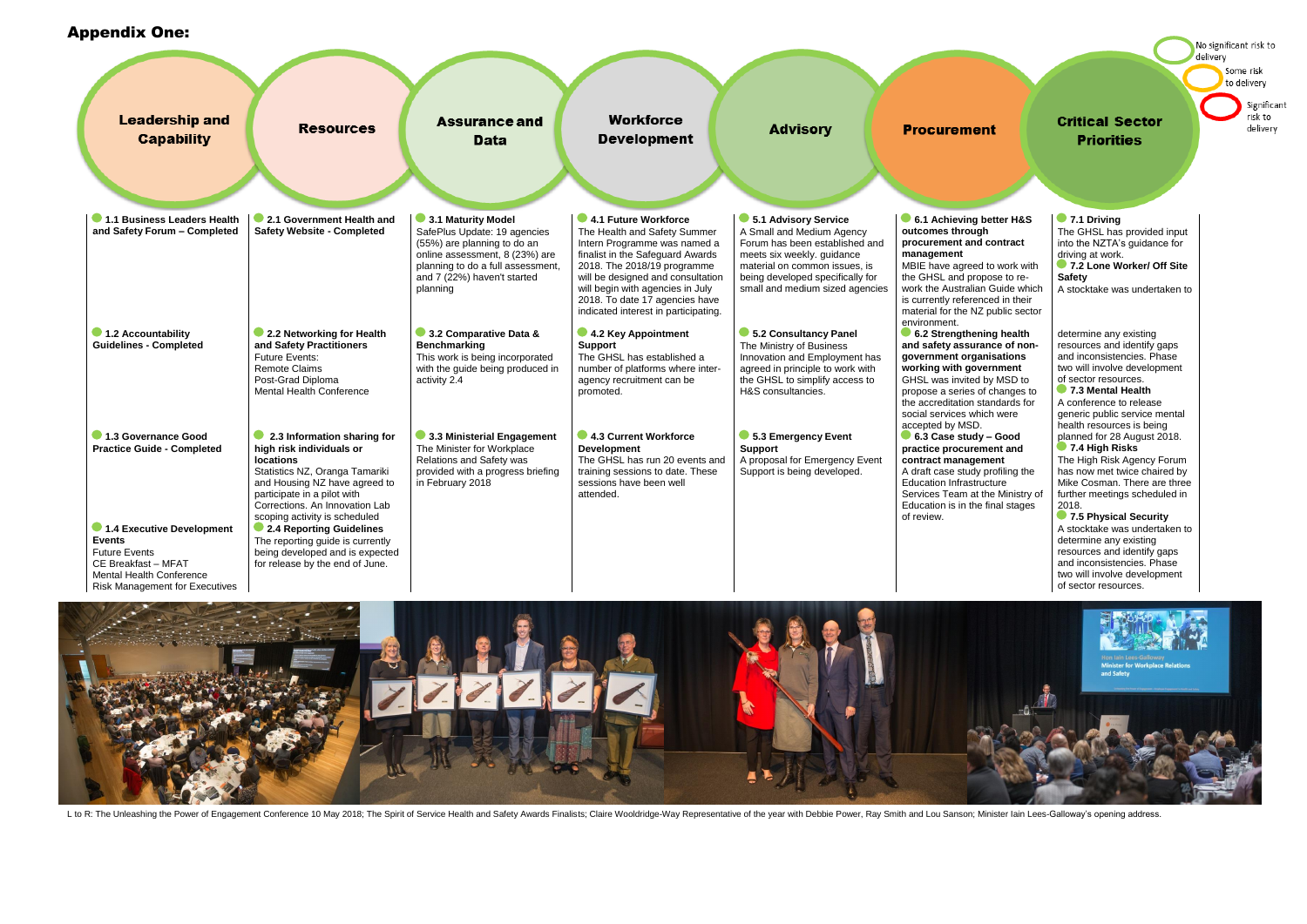# Appendix Two:

# **Proposed Budget 2018/19 for Government Health and Safety Lead**

| Item                                                                                                                                                                                                                                                                | <b>Annual Cost</b> | <b>Funding Source</b>                         |
|---------------------------------------------------------------------------------------------------------------------------------------------------------------------------------------------------------------------------------------------------------------------|--------------------|-----------------------------------------------|
| Functional lead management, accommodation,<br>direct IT, consumables, etc                                                                                                                                                                                           | \$380,000          | Met by Corrections as sector<br>contribution* |
| Communications:<br>Printing and general communications<br>support                                                                                                                                                                                                   | \$50,000           | Funded by agencies                            |
| Consultancy & professional fees                                                                                                                                                                                                                                     | \$20,000           | Funded by agencies                            |
| Travel and accommodation                                                                                                                                                                                                                                            | \$4,500            | Funded by agencies                            |
| Provision of professional development and<br>conferences<br>Provision of conferences and learning<br>sessions for sector                                                                                                                                            | \$90,000           | <b>Funded by agencies</b>                     |
| <b>Staffing Costs:</b><br>Chief Government Adviser, Health &<br>Safety<br>Senior Government Advisor, Health &<br>Safety<br>Advisor, Government Health & Safety<br>Senior Advisor, Communications &<br>Engagement<br>Principal Advisor, Health & Safety<br>Workforce | \$635,000          | Funded by agencies                            |
| <b>Total for Sector Funding</b>                                                                                                                                                                                                                                     | \$1,179,500        |                                               |

*\*Subject to review in light of the appointment of Ray Smith to the role of Chief Executive of the Ministry for Primary Industries from November 18*

# **Agency Funding Matrix**

| <b>Classification</b> | <b>Staff Size</b> | <b>Contribution</b> |
|-----------------------|-------------------|---------------------|
| <b>XXS</b>            | < 100             | \$500               |
| XS                    | 100-300           | \$2,000             |
| $\mathsf{S}$          | 300-1000          | \$10,500            |
| <b>SM</b>             | 1000-2500         | \$25,000            |
| M                     | 2500-4000         | \$45,000            |
|                       | 4000-6000         | \$55,000            |
| <b>XL</b>             | $6000+$           | \$66,000            |